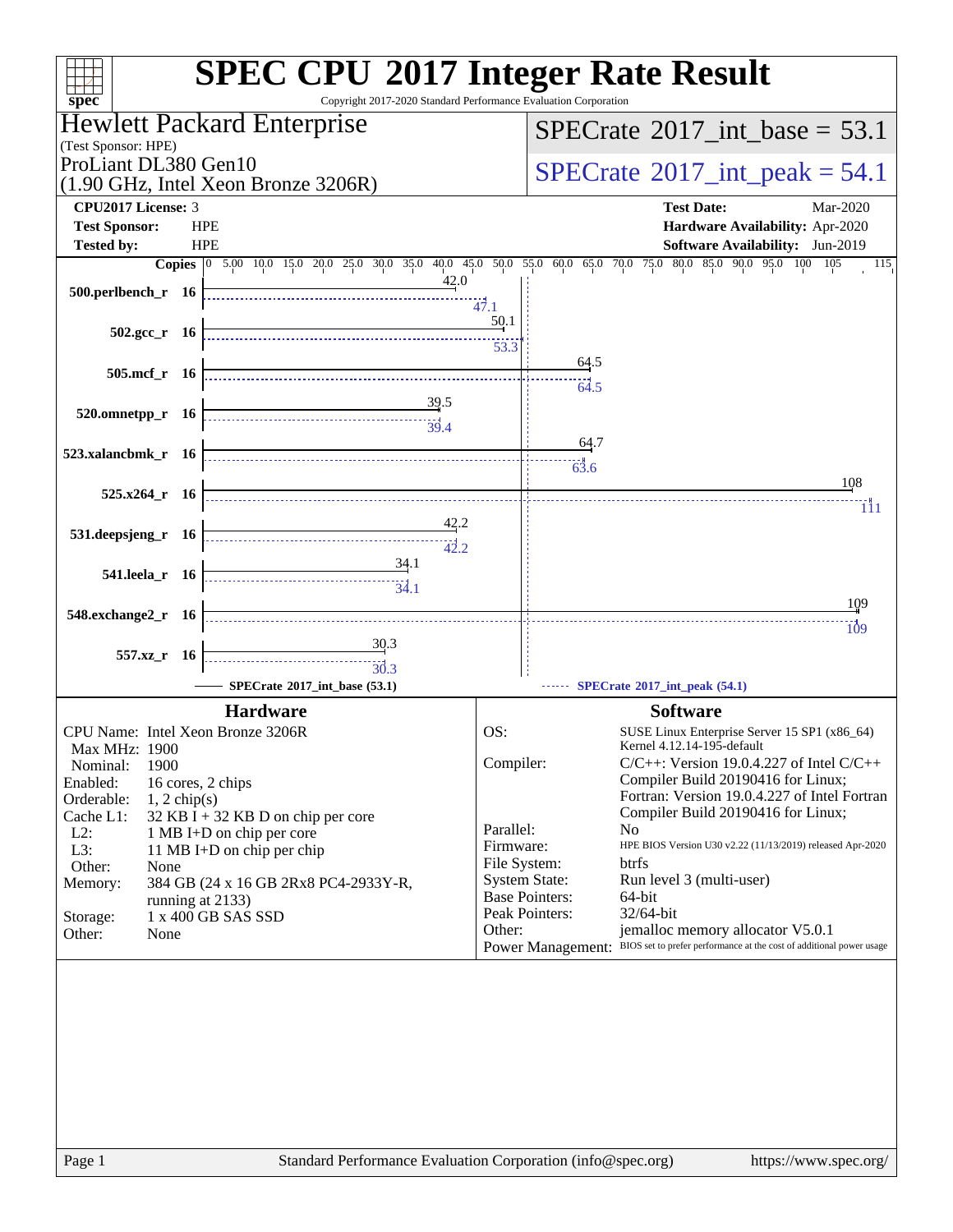

Copyright 2017-2020 Standard Performance Evaluation Corporation

### Hewlett Packard Enterprise

(Test Sponsor: HPE)

(1.90 GHz, Intel Xeon Bronze 3206R)

[SPECrate](http://www.spec.org/auto/cpu2017/Docs/result-fields.html#SPECrate2017intbase)®2017 int\_base =  $53.1$ 

### ProLiant DL380 Gen10  $SPECTaE \rightarrow 206P$   $SPECTaE \cdot 2017$  int peak = 54.1

**[CPU2017 License:](http://www.spec.org/auto/cpu2017/Docs/result-fields.html#CPU2017License)** 3 **[Test Date:](http://www.spec.org/auto/cpu2017/Docs/result-fields.html#TestDate)** Mar-2020 **[Test Sponsor:](http://www.spec.org/auto/cpu2017/Docs/result-fields.html#TestSponsor)** HPE **[Hardware Availability:](http://www.spec.org/auto/cpu2017/Docs/result-fields.html#HardwareAvailability)** Apr-2020 **[Tested by:](http://www.spec.org/auto/cpu2017/Docs/result-fields.html#Testedby)** HPE **[Software Availability:](http://www.spec.org/auto/cpu2017/Docs/result-fields.html#SoftwareAvailability)** Jun-2019

#### **[Results Table](http://www.spec.org/auto/cpu2017/Docs/result-fields.html#ResultsTable)**

|                                       | <b>Base</b>                                |                |       |                | <b>Peak</b> |                |            |               |                |              |                |              |                |              |
|---------------------------------------|--------------------------------------------|----------------|-------|----------------|-------------|----------------|------------|---------------|----------------|--------------|----------------|--------------|----------------|--------------|
| <b>Benchmark</b>                      | <b>Copies</b>                              | <b>Seconds</b> | Ratio | <b>Seconds</b> | Ratio       | <b>Seconds</b> | Ratio      | <b>Copies</b> | <b>Seconds</b> | <b>Ratio</b> | <b>Seconds</b> | <b>Ratio</b> | <b>Seconds</b> | <b>Ratio</b> |
| $500.$ perlbench_r                    | 16                                         | 606            | 42.0  | 606            | 42.0        | 605            | 42.1       | 16            | 541            | 47.1         | 541            | 47.1         | 541            | 47.1         |
| $502.\text{gcc}_r$                    | 16                                         | 452            | 50.1  | 453            | 50.1        | 452            | 50.1       | 16            | 425            | 53.3         | 425            | 53.3         | 425            | 53.3         |
| $505$ .mcf r                          | 16                                         | 401            | 64.5  | 401            | 64.5        | 401            | 64.5       | 16            | 401            | 64.5         | 401            | 64.5         | 401            | 64.5         |
| 520.omnetpp_r                         | 16                                         | 535            | 39.2  | 531            | 39.5        | 532            | 39.5       | 16            | 532            | 39.4         | 532            | 39.5         | 533            | 39.4         |
| 523.xalancbmk r                       | 16                                         | 261            | 64.8  | 261            | 64.7        | 261            | 64.7       | 16            | 267            | 63.4         | 266            | 63.6         | 266            | 63.6         |
| 525.x264 r                            | 16                                         | 259            | 108   | 259            | 108         | 259            | <b>108</b> | 16            | 252            | 111          | 251            | 111          | 252            | <u>111</u>   |
| 531.deepsjeng_r                       | 16                                         | 435            | 42.2  | 435            | 42.2        | 435            | 42.2       | 16            | 435            | 42.2         | 434            | 42.2         | 434            | 42.2         |
| 541.leela r                           | 16                                         | 776            | 34.2  | 776            | 34.1        | 776            | 34.1       | 16            | 775            | 34.2         | 777            | 34.1         | 776            | 34.1         |
| 548.exchange2_r                       | 16                                         | 385            | 109   | 384            | 109         | 383            | 109        | 16            | <b>385</b>     | <u>109</u>   | 384            | 109          | 385            | 109          |
| 557.xz r                              | 16                                         | 570            | 30.3  | 570            | 30.3        | 571            | 30.3       | 16            | 570            | 30.3         | 570            | 30.3         | 570            | 30.3         |
| $SPECrate^*2017\_int\_base =$<br>53.1 |                                            |                |       |                |             |                |            |               |                |              |                |              |                |              |
|                                       | $CDDLO \rightarrow 0.047 \cdot 1$<br>- - - |                |       |                |             |                |            |               |                |              |                |              |                |              |

**[SPECrate](http://www.spec.org/auto/cpu2017/Docs/result-fields.html#SPECrate2017intpeak)[2017\\_int\\_peak =](http://www.spec.org/auto/cpu2017/Docs/result-fields.html#SPECrate2017intpeak) 54.1**

Results appear in the [order in which they were run.](http://www.spec.org/auto/cpu2017/Docs/result-fields.html#RunOrder) Bold underlined text [indicates a median measurement.](http://www.spec.org/auto/cpu2017/Docs/result-fields.html#Median)

#### **[Submit Notes](http://www.spec.org/auto/cpu2017/Docs/result-fields.html#SubmitNotes)**

 The numactl mechanism was used to bind copies to processors. The config file option 'submit' was used to generate numactl commands to bind each copy to a specific processor. For details, please see the config file.

#### **[Operating System Notes](http://www.spec.org/auto/cpu2017/Docs/result-fields.html#OperatingSystemNotes)**

 Stack size set to unlimited using "ulimit -s unlimited" Transparent Huge Pages enabled by default Prior to runcpu invocation Filesystem page cache synced and cleared with: sync; echo 3 > /proc/sys/vm/drop\_caches runcpu command invoked through numactl i.e.: numactl --interleave=all runcpu <etc>

#### **[Environment Variables Notes](http://www.spec.org/auto/cpu2017/Docs/result-fields.html#EnvironmentVariablesNotes)**

Environment variables set by runcpu before the start of the run: LD\_LIBRARY\_PATH = "/home/cpu2017/lib/intel64:/home/cpu2017/lib/ia32:/home/cpu2017/je5.0.1- 32"

### **[General Notes](http://www.spec.org/auto/cpu2017/Docs/result-fields.html#GeneralNotes)**

Binaries compiled on a system with 1x Intel Core i9-7900X CPU + 32GB RAM

**(Continued on next page)**

Page 2 Standard Performance Evaluation Corporation [\(info@spec.org\)](mailto:info@spec.org) <https://www.spec.org/>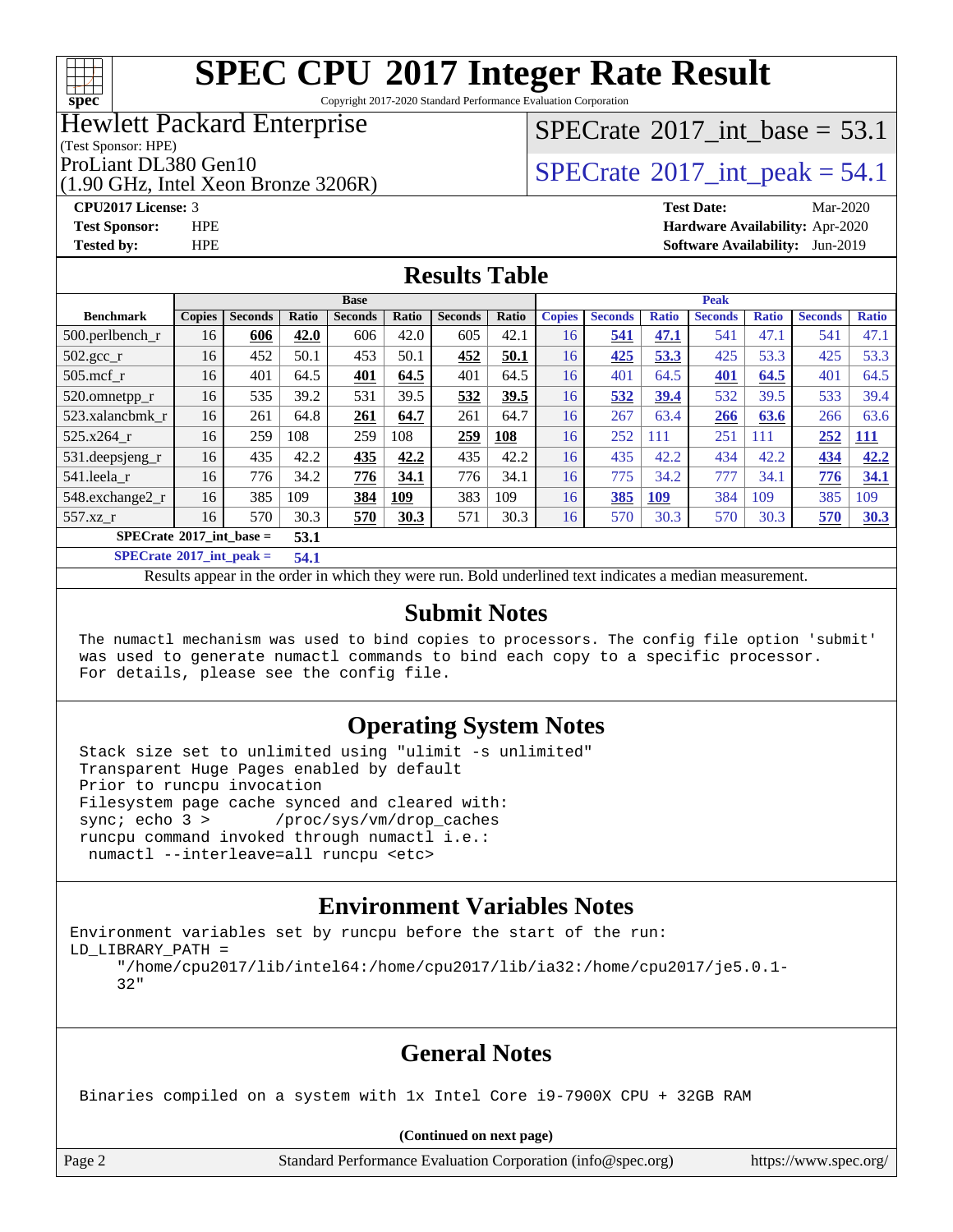Copyright 2017-2020 Standard Performance Evaluation Corporation

#### Hewlett Packard Enterprise

(Test Sponsor: HPE)

 $SPECTate$ <sup>®</sup>[2017\\_int\\_base =](http://www.spec.org/auto/cpu2017/Docs/result-fields.html#SPECrate2017intbase) 53.1

(1.90 GHz, Intel Xeon Bronze 3206R)

ProLiant DL380 Gen10<br>(1.90 GHz, Intel Xeon Bronze 3206R) [SPECrate](http://www.spec.org/auto/cpu2017/Docs/result-fields.html#SPECrate2017intpeak)<sup>®</sup>[2017\\_int\\_peak =](http://www.spec.org/auto/cpu2017/Docs/result-fields.html#SPECrate2017intpeak) 54.1

**[spec](http://www.spec.org/)**

 $\pm\pm\prime$ 

**[CPU2017 License:](http://www.spec.org/auto/cpu2017/Docs/result-fields.html#CPU2017License)** 3 **[Test Date:](http://www.spec.org/auto/cpu2017/Docs/result-fields.html#TestDate)** Mar-2020 **[Test Sponsor:](http://www.spec.org/auto/cpu2017/Docs/result-fields.html#TestSponsor)** HPE **[Hardware Availability:](http://www.spec.org/auto/cpu2017/Docs/result-fields.html#HardwareAvailability)** Apr-2020 **[Tested by:](http://www.spec.org/auto/cpu2017/Docs/result-fields.html#Testedby)** HPE **[Software Availability:](http://www.spec.org/auto/cpu2017/Docs/result-fields.html#SoftwareAvailability)** Jun-2019

#### **[General Notes \(Continued\)](http://www.spec.org/auto/cpu2017/Docs/result-fields.html#GeneralNotes)**

| $\sigma$ and $\mu$ , $\sigma$ and $\sigma$ , $\sigma$ and $\sigma$                                                                                                                                                                                                                                                                                                                                                                                                     |  |  |  |  |  |
|------------------------------------------------------------------------------------------------------------------------------------------------------------------------------------------------------------------------------------------------------------------------------------------------------------------------------------------------------------------------------------------------------------------------------------------------------------------------|--|--|--|--|--|
| memory using Redhat Enterprise Linux 7.5                                                                                                                                                                                                                                                                                                                                                                                                                               |  |  |  |  |  |
| NA: The test sponsor attests, as of date of publication, that CVE-2017-5754 (Meltdown)<br>is mitigated in the system as tested and documented.<br>Yes: The test sponsor attests, as of date of publication, that CVE-2017-5753 (Spectre variant 1)<br>is mitigated in the system as tested and documented.<br>Yes: The test sponsor attests, as of date of publication, that CVE-2017-5715 (Spectre variant 2)<br>is mitigated in the system as tested and documented. |  |  |  |  |  |
| jemalloc, a general purpose malloc implementation<br>built with the RedHat Enterprise 7.5, and the system compiler gcc 4.8.5<br>sources available from jemalloc.net or https://github.com/jemalloc/jemalloc/releases                                                                                                                                                                                                                                                   |  |  |  |  |  |
| <b>Platform Notes</b>                                                                                                                                                                                                                                                                                                                                                                                                                                                  |  |  |  |  |  |
| BIOS Configuration:<br>Thermal Configuration set to Maximum Cooling<br>Memory Patrol Scrubbing set to Disabled<br>LLC Prefetch set to Enabled<br>LLC Dead Line Allocation set to Disabled<br>Enhanced Processor Performance set to Enabled<br>Workload Profile set to General Throughput Compute<br>Workload Profile set to Custom<br>Energy/Performance Bias set to Balanced Power<br>Sysinfo program /home/cpu2017/bin/sysinfo                                       |  |  |  |  |  |
| Rev: r6365 of 2019-08-21 295195f888a3d7edble6e46a485a0011<br>running on linux-r6ge Mon Mar 9 23:47:39 2020                                                                                                                                                                                                                                                                                                                                                             |  |  |  |  |  |
| SUT (System Under Test) info as seen by some common utilities.<br>For more information on this section, see<br>https://www.spec.org/cpu2017/Docs/config.html#sysinfo                                                                                                                                                                                                                                                                                                   |  |  |  |  |  |
| From /proc/cpuinfo<br>model name : Intel(R) Xeon(R) Bronze 3206R CPU @ 1.90GHz<br>"physical id"s (chips)<br>2<br>16 "processors"<br>cores, siblings (Caution: counting these is hw and system dependent. The following<br>excerpts from /proc/cpuinfo might not be reliable. Use with caution.)<br>cpu cores : 8<br>siblings : 8<br>physical 0: cores 0 1 2 3 4 5 6 7<br>physical 1: cores 0 1 2 3 4 5 6 7                                                             |  |  |  |  |  |
| From lscpu:<br>Architecture:<br>x86_64                                                                                                                                                                                                                                                                                                                                                                                                                                 |  |  |  |  |  |
| (Continued on next page)                                                                                                                                                                                                                                                                                                                                                                                                                                               |  |  |  |  |  |
|                                                                                                                                                                                                                                                                                                                                                                                                                                                                        |  |  |  |  |  |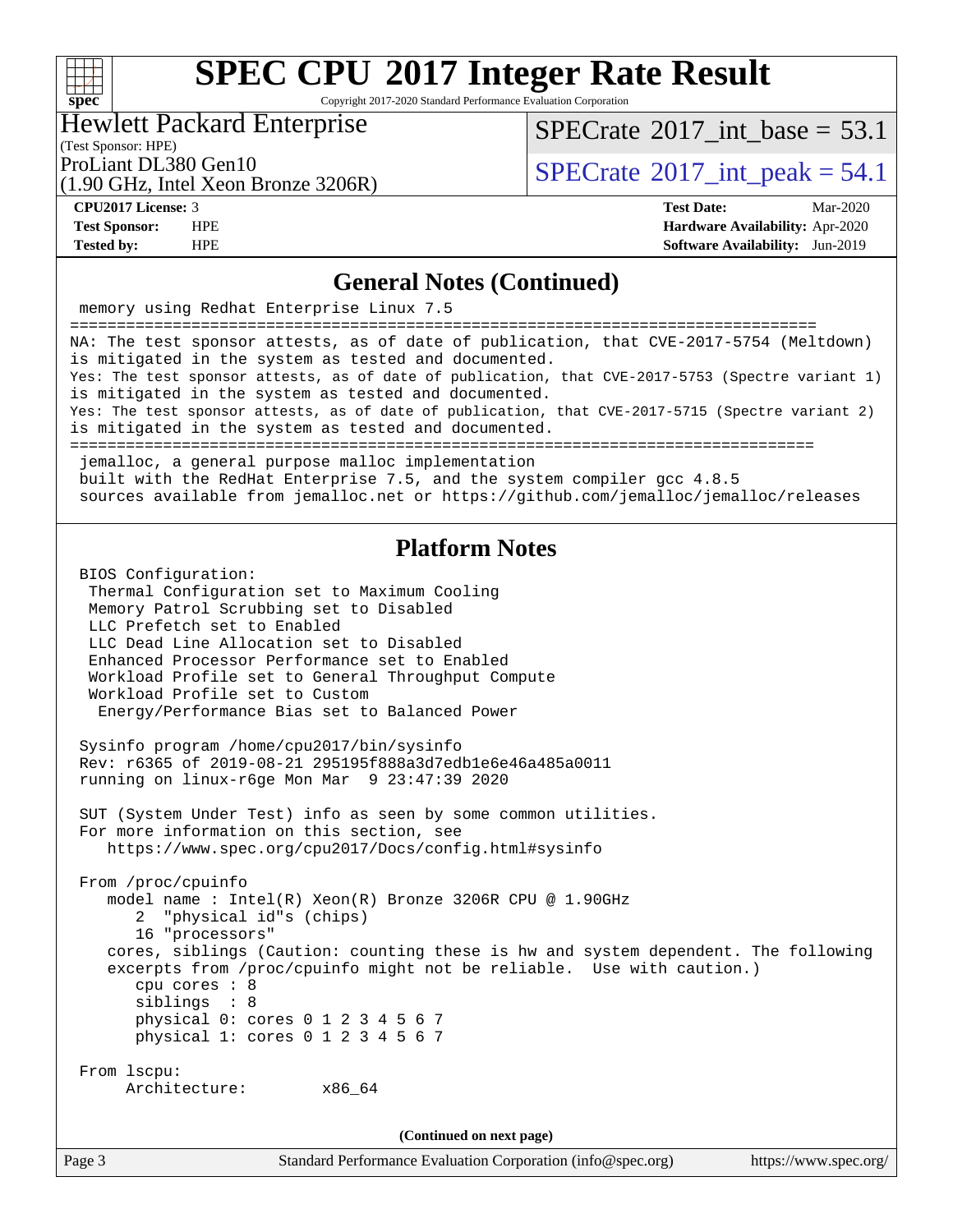

Copyright 2017-2020 Standard Performance Evaluation Corporation

#### Hewlett Packard Enterprise

(1.90 GHz, Intel Xeon Bronze 3206R)

[SPECrate](http://www.spec.org/auto/cpu2017/Docs/result-fields.html#SPECrate2017intbase)®2017 int\_base =  $53.1$ 

(Test Sponsor: HPE)

ProLiant DL380 Gen10<br>(1.00 GHz, Intel Year Proper 3206B) [SPECrate](http://www.spec.org/auto/cpu2017/Docs/result-fields.html#SPECrate2017intpeak)® 2017 int\_peak = 54.1

**[Tested by:](http://www.spec.org/auto/cpu2017/Docs/result-fields.html#Testedby)** HPE **[Software Availability:](http://www.spec.org/auto/cpu2017/Docs/result-fields.html#SoftwareAvailability)** Jun-2019

**[CPU2017 License:](http://www.spec.org/auto/cpu2017/Docs/result-fields.html#CPU2017License)** 3 **[Test Date:](http://www.spec.org/auto/cpu2017/Docs/result-fields.html#TestDate)** Mar-2020 **[Test Sponsor:](http://www.spec.org/auto/cpu2017/Docs/result-fields.html#TestSponsor)** HPE **[Hardware Availability:](http://www.spec.org/auto/cpu2017/Docs/result-fields.html#HardwareAvailability)** Apr-2020

#### **[Platform Notes \(Continued\)](http://www.spec.org/auto/cpu2017/Docs/result-fields.html#PlatformNotes)**

 CPU op-mode(s): 32-bit, 64-bit Byte Order: Little Endian Address sizes: 46 bits physical, 48 bits virtual CPU(s): 16 On-line CPU(s) list: 0-15 Thread(s) per core: 1 Core(s) per socket: 8 Socket(s): 2 NUMA node(s): 2 Vendor ID: GenuineIntel CPU family: 6 Model: 85 Model name: Intel(R) Xeon(R) Bronze 3206R CPU @ 1.90GHz Stepping: 7 CPU MHz: 1900.000 BogoMIPS: 3800.00 Virtualization: VT-x L1d cache: 32K L1i cache: 32K L2 cache: 1024K L3 cache: 11264K NUMA node0 CPU(s): 0-3,8-11 NUMA node1 CPU(s): 4-7,12-15 Flags: fpu vme de pse tsc msr pae mce cx8 apic sep mtrr pge mca cmov pat pse36 clflush dts acpi mmx fxsr sse sse2 ss ht tm pbe syscall nx pdpe1gb rdtscp lm constant\_tsc art arch\_perfmon pebs bts rep\_good nopl xtopology nonstop\_tsc cpuid aperfmperf pni pclmulqdq dtes64 monitor ds\_cpl vmx smx est tm2 ssse3 sdbg fma cx16 xtpr pdcm pcid dca sse4\_1 sse4\_2 x2apic movbe popcnt tsc\_deadline\_timer aes xsave avx f16c rdrand lahf\_lm abm 3dnowprefetch cpuid\_fault epb cat\_l3 cdp\_l3 invpcid\_single intel\_ppin ssbd mba ibrs ibpb stibp ibrs\_enhanced tpr\_shadow vnmi flexpriority ept vpid fsgsbase tsc\_adjust bmi1 hle avx2 smep bmi2 erms invpcid rtm cqm mpx rdt\_a avx512f avx512dq rdseed adx smap clflushopt clwb intel\_pt avx512cd avx512bw avx512vl xsaveopt xsavec xgetbv1 xsaves cqm\_llc cqm\_occup\_llc cqm\_mbm\_total cqm\_mbm\_local dtherm arat pln pts pku ospke avx512\_vnni md\_clear flush\_l1d arch\_capabilities /proc/cpuinfo cache data cache size : 11264 KB From numactl --hardware WARNING: a numactl 'node' might or might not correspond to a physical chip. available: 2 nodes (0-1) node 0 cpus: 0 1 2 3 8 9 10 11 node 0 size: 193099 MB node 0 free: 190825 MB node 1 cpus: 4 5 6 7 12 13 14 15 node 1 size: 193533 MB **(Continued on next page)**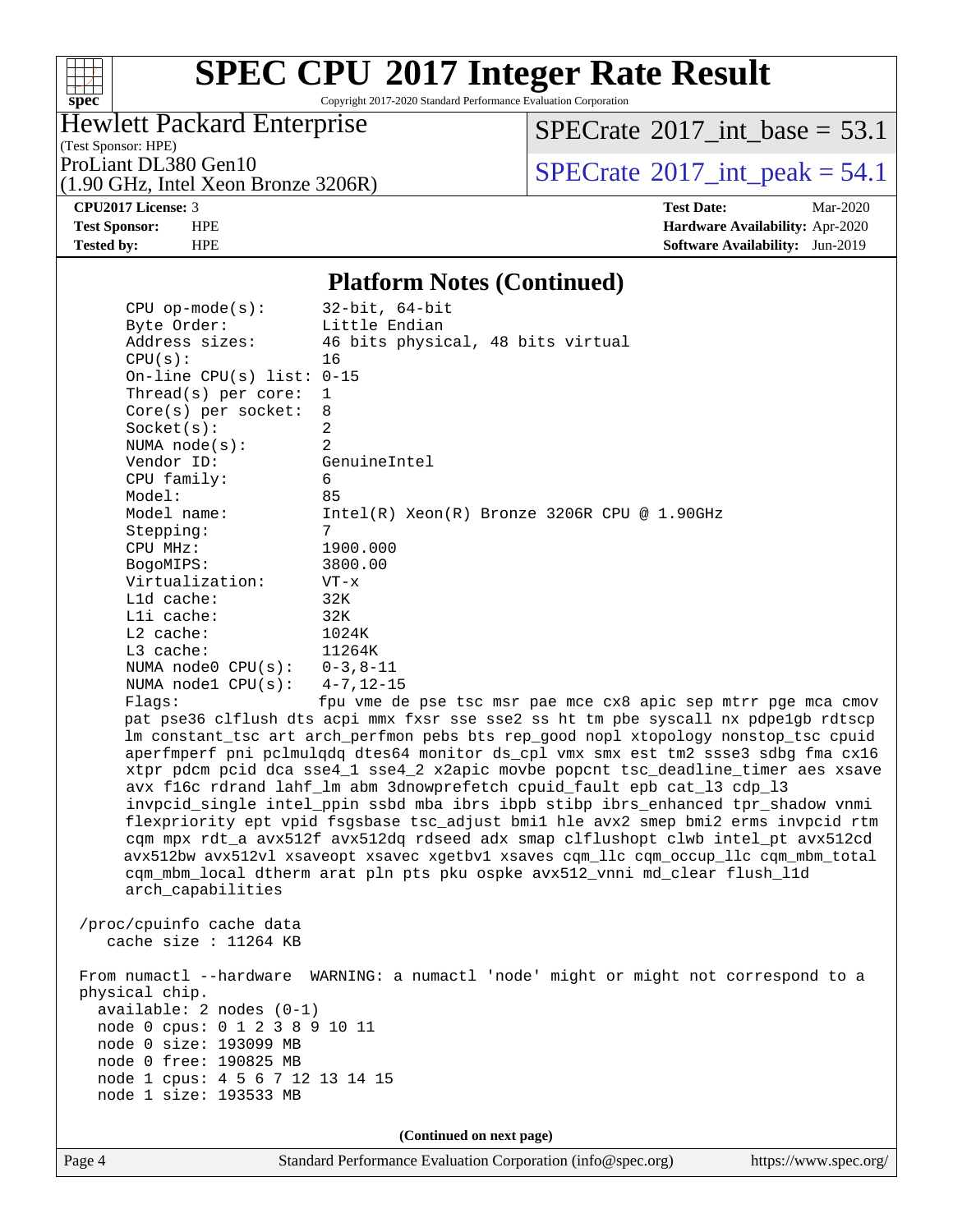#### $+\ +$ **[spec](http://www.spec.org/)**

# **[SPEC CPU](http://www.spec.org/auto/cpu2017/Docs/result-fields.html#SPECCPU2017IntegerRateResult)[2017 Integer Rate Result](http://www.spec.org/auto/cpu2017/Docs/result-fields.html#SPECCPU2017IntegerRateResult)**

Copyright 2017-2020 Standard Performance Evaluation Corporation

### Hewlett Packard Enterprise

(1.90 GHz, Intel Xeon Bronze 3206R)

[SPECrate](http://www.spec.org/auto/cpu2017/Docs/result-fields.html#SPECrate2017intbase)®2017 int\_base =  $53.1$ 

(Test Sponsor: HPE)

ProLiant DL380 Gen10  $SPECTaE \rightarrow 206P$   $SPECTaE \cdot 2017$  int peak = 54.1

**[CPU2017 License:](http://www.spec.org/auto/cpu2017/Docs/result-fields.html#CPU2017License)** 3 **[Test Date:](http://www.spec.org/auto/cpu2017/Docs/result-fields.html#TestDate)** Mar-2020 **[Test Sponsor:](http://www.spec.org/auto/cpu2017/Docs/result-fields.html#TestSponsor)** HPE **[Hardware Availability:](http://www.spec.org/auto/cpu2017/Docs/result-fields.html#HardwareAvailability)** Apr-2020 **[Tested by:](http://www.spec.org/auto/cpu2017/Docs/result-fields.html#Testedby)** HPE **[Software Availability:](http://www.spec.org/auto/cpu2017/Docs/result-fields.html#SoftwareAvailability)** Jun-2019

#### **[Platform Notes \(Continued\)](http://www.spec.org/auto/cpu2017/Docs/result-fields.html#PlatformNotes)**

 node 1 free: 193205 MB node distances: node 0 1  $0: 10 21$  1: 21 10 From /proc/meminfo MemTotal: 395913016 kB HugePages\_Total: 0 Hugepagesize: 2048 kB From /etc/\*release\* /etc/\*version\* os-release: NAME="SLES" VERSION="15-SP1" VERSION\_ID="15.1" PRETTY\_NAME="SUSE Linux Enterprise Server 15 SP1" ID="sles" ID\_LIKE="suse" ANSI\_COLOR="0;32" CPE\_NAME="cpe:/o:suse:sles:15:sp1" uname -a: Linux linux-r6ge 4.12.14-195-default #1 SMP Tue May 7 10:55:11 UTC 2019 (8fba516) x86\_64 x86\_64 x86\_64 GNU/Linux Kernel self-reported vulnerability status: CVE-2018-3620 (L1 Terminal Fault): Not affected Microarchitectural Data Sampling: Not affected CVE-2017-5754 (Meltdown): Not affected CVE-2018-3639 (Speculative Store Bypass): Mitigation: Speculative Store Bypass disabled via prctl and seccomp CVE-2017-5753 (Spectre variant 1): Mitigation: \_\_user pointer sanitization CVE-2017-5715 (Spectre variant 2): Mitigation: Enhanced IBRS, IBPB: conditional, RSB filling run-level 3 Mar 9 23:44 SPEC is set to: /home/cpu2017 Filesystem Type Size Used Avail Use% Mounted on /dev/sda2 btrfs 371G 148G 223G 40% /home From /sys/devices/virtual/dmi/id BIOS: HPE U30 11/13/2019 Vendor: HPE Product: ProLiant DL380 Gen10 **(Continued on next page)**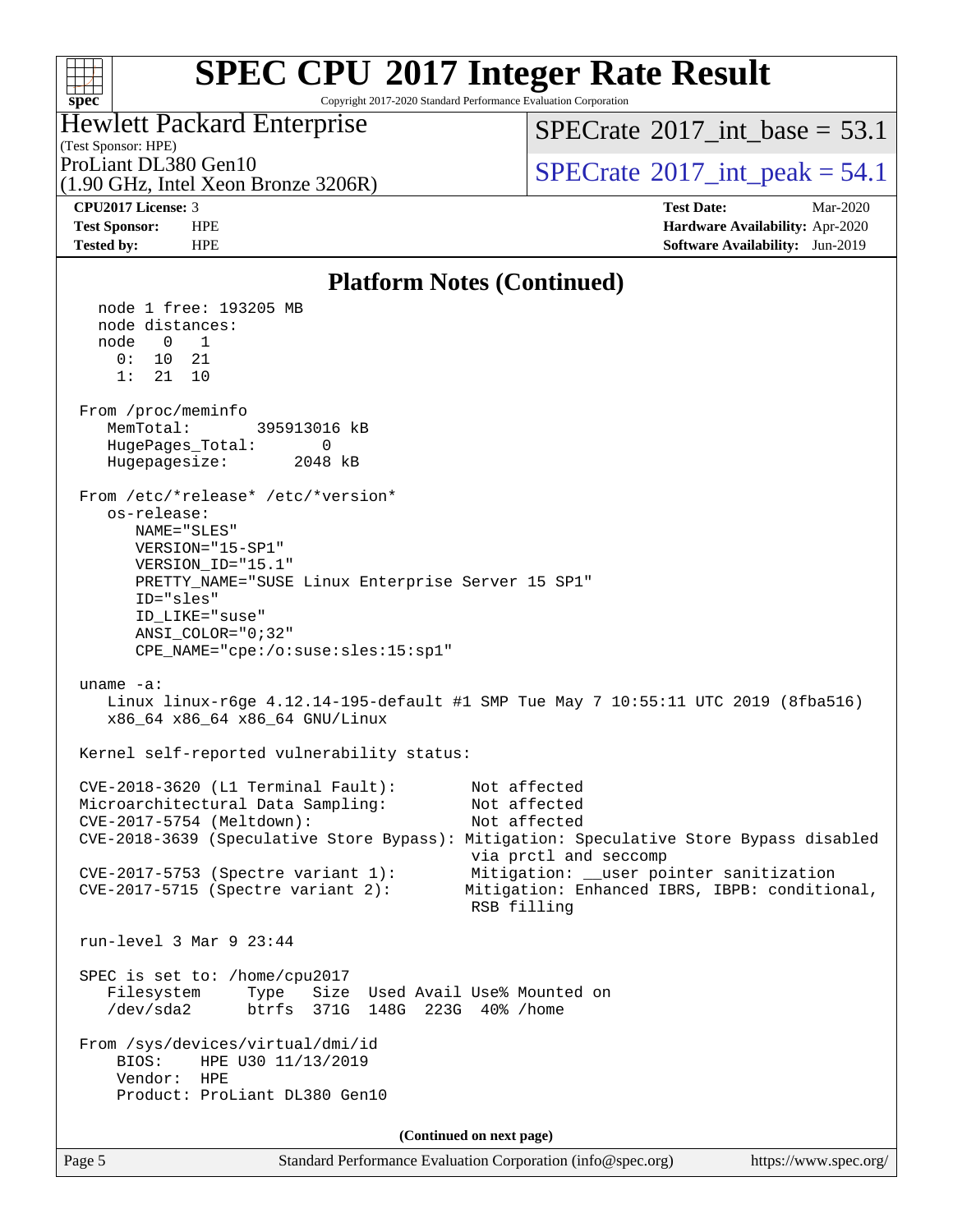Copyright 2017-2020 Standard Performance Evaluation Corporation

Hewlett Packard Enterprise

(Test Sponsor: HPE)

[SPECrate](http://www.spec.org/auto/cpu2017/Docs/result-fields.html#SPECrate2017intbase)®2017 int\_base =  $53.1$ 

(1.90 GHz, Intel Xeon Bronze 3206R)

ProLiant DL380 Gen10  $SPECrate^{\circ}2017$  $SPECrate^{\circ}2017$  int\_peak = 54.1

**[spec](http://www.spec.org/)**

**[CPU2017 License:](http://www.spec.org/auto/cpu2017/Docs/result-fields.html#CPU2017License)** 3 **[Test Date:](http://www.spec.org/auto/cpu2017/Docs/result-fields.html#TestDate)** Mar-2020 **[Test Sponsor:](http://www.spec.org/auto/cpu2017/Docs/result-fields.html#TestSponsor)** HPE **[Hardware Availability:](http://www.spec.org/auto/cpu2017/Docs/result-fields.html#HardwareAvailability)** Apr-2020 **[Tested by:](http://www.spec.org/auto/cpu2017/Docs/result-fields.html#Testedby)** HPE **[Software Availability:](http://www.spec.org/auto/cpu2017/Docs/result-fields.html#SoftwareAvailability)** Jun-2019

#### **[Platform Notes \(Continued\)](http://www.spec.org/auto/cpu2017/Docs/result-fields.html#PlatformNotes)**

 Product Family: ProLiant Serial: 2M294204YX

 Additional information from dmidecode follows. WARNING: Use caution when you interpret this section. The 'dmidecode' program reads system data which is "intended to allow hardware to be accurately determined", but the intent may not be met, as there are frequent changes to hardware, firmware, and the "DMTF SMBIOS" standard. Memory:

24x UNKNOWN NOT AVAILABLE 16 GB 2 rank 2933

(End of data from sysinfo program)

#### **[Compiler Version Notes](http://www.spec.org/auto/cpu2017/Docs/result-fields.html#CompilerVersionNotes)**

Page 6 Standard Performance Evaluation Corporation [\(info@spec.org\)](mailto:info@spec.org) <https://www.spec.org/> ============================================================================== C |  $502 \text{ qcc r (peak)}$ ------------------------------------------------------------------------------ Intel(R) C Intel(R) 64 Compiler for applications running on IA-32, Version 19.0.4.227 Build 20190416 Copyright (C) 1985-2019 Intel Corporation. All rights reserved. ------------------------------------------------------------------------------ ============================================================================== C  $\vert$  500.perlbench\_r(base, peak) 502.gcc\_r(base) 505.mcf\_r(base, peak) | 525.x264  $r(base, peak)$  557.xz  $r(base, peak)$ ------------------------------------------------------------------------------ Intel(R) C Intel(R) 64 Compiler for applications running on Intel(R)  $64$ , Version 19.0.4.227 Build 20190416 Copyright (C) 1985-2019 Intel Corporation. All rights reserved. ------------------------------------------------------------------------------ ==============================================================================  $C \qquad | \quad 502.\text{gcc\_r}(\text{peak})$ ------------------------------------------------------------------------------ Intel(R) C Intel(R) 64 Compiler for applications running on IA-32, Version 19.0.4.227 Build 20190416 Copyright (C) 1985-2019 Intel Corporation. All rights reserved. ------------------------------------------------------------------------------ ============================================================================== C | 500.perlbench\_r(base, peak) 502.gcc\_r(base) 505.mcf\_r(base, peak) | 525.x264\_r(base, peak) 557.xz\_r(base, peak) ------------------------------------------------------------------------------ Intel(R) C Intel(R) 64 Compiler for applications running on Intel(R)  $64$ , Version 19.0.4.227 Build 20190416 Copyright (C) 1985-2019 Intel Corporation. All rights reserved. **(Continued on next page)**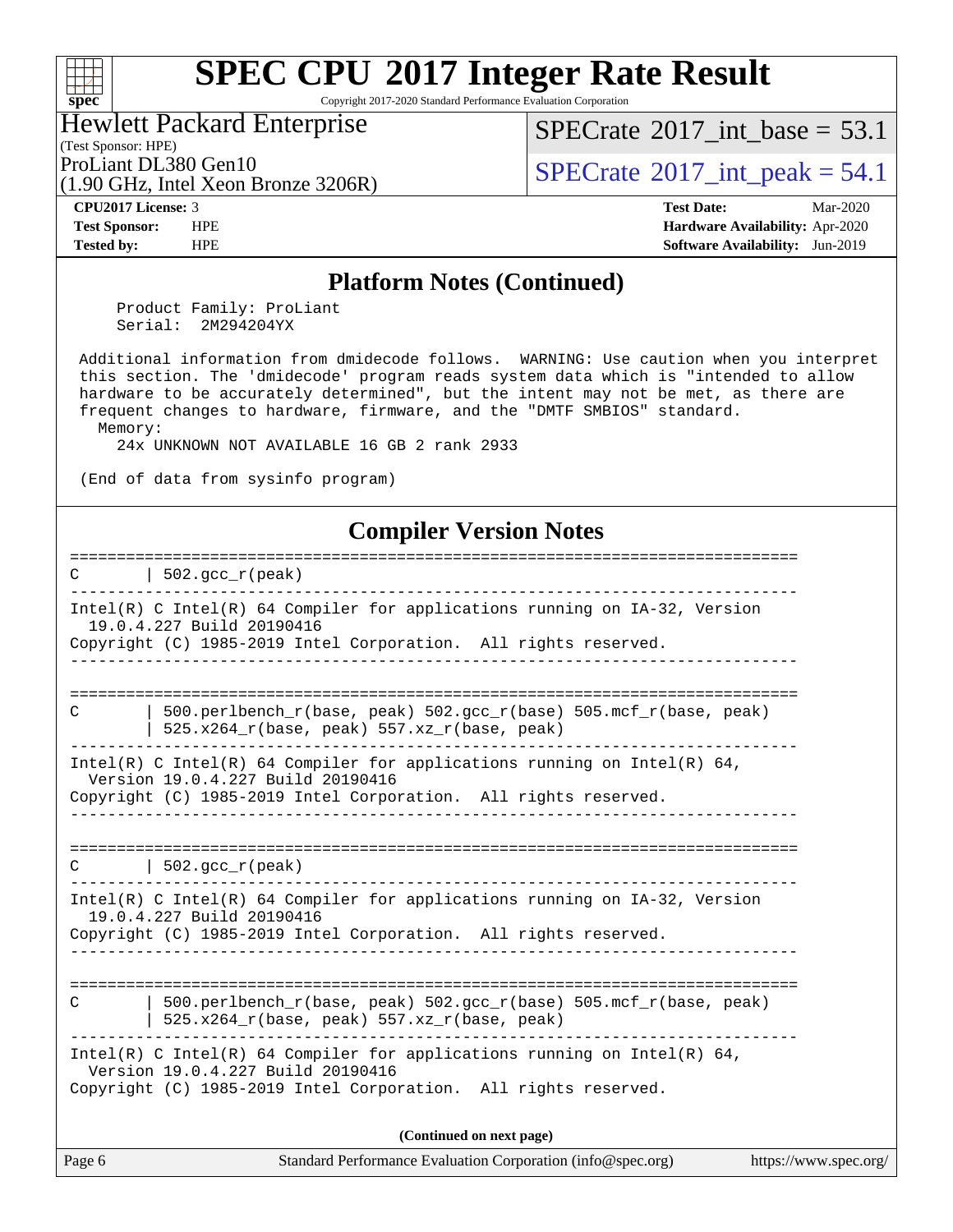#### **[SPEC CPU](http://www.spec.org/auto/cpu2017/Docs/result-fields.html#SPECCPU2017IntegerRateResult)[2017 Integer Rate Result](http://www.spec.org/auto/cpu2017/Docs/result-fields.html#SPECCPU2017IntegerRateResult)** Copyright 2017-2020 Standard Performance Evaluation Corporation Hewlett Packard Enterprise  $SPECTate$ <sup>®</sup>[2017\\_int\\_base =](http://www.spec.org/auto/cpu2017/Docs/result-fields.html#SPECrate2017intbase) 53.1

(Test Sponsor: HPE)

ProLiant DL380 Gen10<br>(1.90 GHz, Intel Xeon Bronze 3206R) [SPECrate](http://www.spec.org/auto/cpu2017/Docs/result-fields.html#SPECrate2017intpeak)<sup>®</sup>[2017\\_int\\_peak =](http://www.spec.org/auto/cpu2017/Docs/result-fields.html#SPECrate2017intpeak) 54.1

(1.90 GHz, Intel Xeon Bronze 3206R)

**[CPU2017 License:](http://www.spec.org/auto/cpu2017/Docs/result-fields.html#CPU2017License)** 3 **[Test Date:](http://www.spec.org/auto/cpu2017/Docs/result-fields.html#TestDate)** Mar-2020

**[spec](http://www.spec.org/)**

 $\pm\pm\prime$ 

**[Test Sponsor:](http://www.spec.org/auto/cpu2017/Docs/result-fields.html#TestSponsor)** HPE **[Hardware Availability:](http://www.spec.org/auto/cpu2017/Docs/result-fields.html#HardwareAvailability)** Apr-2020 **[Tested by:](http://www.spec.org/auto/cpu2017/Docs/result-fields.html#Testedby)** HPE **[Software Availability:](http://www.spec.org/auto/cpu2017/Docs/result-fields.html#SoftwareAvailability)** Jun-2019

#### **[Compiler Version Notes \(Continued\)](http://www.spec.org/auto/cpu2017/Docs/result-fields.html#CompilerVersionNotes)**

| $C++$               | 523.xalancbmk_r(peak)                                                                                                                                                                    |
|---------------------|------------------------------------------------------------------------------------------------------------------------------------------------------------------------------------------|
|                     | Intel(R) C++ Intel(R) 64 Compiler for applications running on IA-32, Version<br>19.0.4.227 Build 20190416<br>Copyright (C) 1985-2019 Intel Corporation. All rights reserved.             |
| $C++$               | 520.omnetpp_r(base, peak) 523.xalancbmk_r(base)<br>531.deepsjeng_r(base, peak) 541.leela_r(base, peak)                                                                                   |
|                     | Intel(R) $C++$ Intel(R) 64 Compiler for applications running on Intel(R) 64,<br>Version 19.0.4.227 Build 20190416<br>Copyright (C) 1985-2019 Intel Corporation. All rights reserved.     |
| $C++$               | $523$ .xalancbmk $r$ (peak)                                                                                                                                                              |
|                     | Intel(R) C++ Intel(R) 64 Compiler for applications running on IA-32, Version<br>19.0.4.227 Build 20190416<br>Copyright (C) 1985-2019 Intel Corporation. All rights reserved.             |
| ==========<br>$C++$ | ----------------------<br>520.omnetpp_r(base, peak) 523.xalancbmk_r(base)<br>531.deepsjeng_r(base, peak) 541.leela_r(base, peak)                                                         |
|                     | Intel(R) $C++$ Intel(R) 64 Compiler for applications running on Intel(R) 64,<br>Version 19.0.4.227 Build 20190416<br>Copyright (C) 1985-2019 Intel Corporation. All rights reserved.     |
|                     | Fortran   548.exchange2_r(base, peak)                                                                                                                                                    |
|                     | $Intel(R)$ Fortran Intel(R) 64 Compiler for applications running on Intel(R)<br>64, Version 19.0.4.227 Build 20190416<br>Copyright (C) 1985-2019 Intel Corporation. All rights reserved. |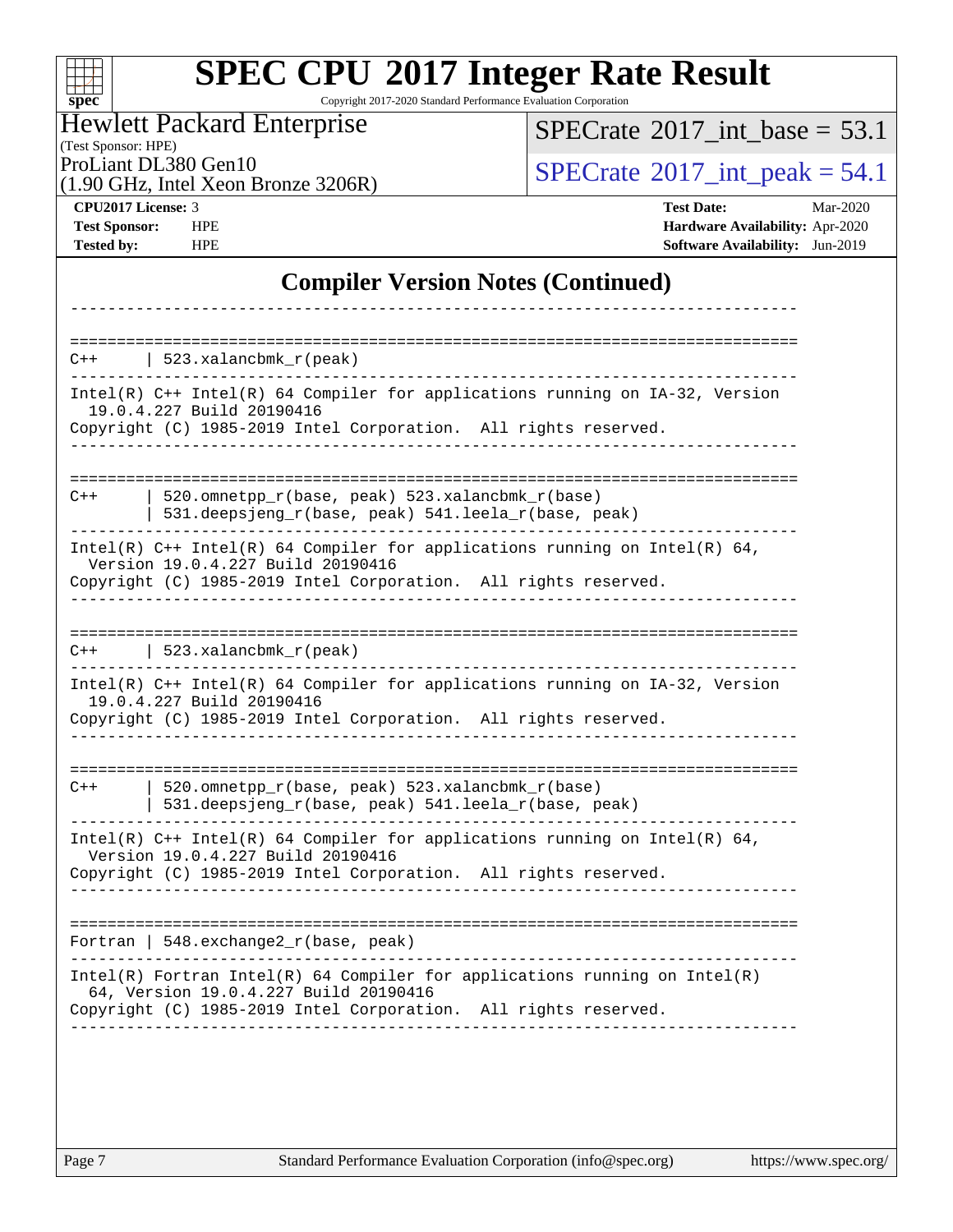

Copyright 2017-2020 Standard Performance Evaluation Corporation

#### (Test Sponsor: HPE) Hewlett Packard Enterprise

[SPECrate](http://www.spec.org/auto/cpu2017/Docs/result-fields.html#SPECrate2017intbase)®2017 int\_base =  $53.1$ 

(1.90 GHz, Intel Xeon Bronze 3206R)

ProLiant DL380 Gen10<br>(1.00 GHz, Intel Year Propes 3206B) [SPECrate](http://www.spec.org/auto/cpu2017/Docs/result-fields.html#SPECrate2017intpeak)® 2017 int\_peak = 54.1

**[CPU2017 License:](http://www.spec.org/auto/cpu2017/Docs/result-fields.html#CPU2017License)** 3 **[Test Date:](http://www.spec.org/auto/cpu2017/Docs/result-fields.html#TestDate)** Mar-2020 **[Test Sponsor:](http://www.spec.org/auto/cpu2017/Docs/result-fields.html#TestSponsor)** HPE **[Hardware Availability:](http://www.spec.org/auto/cpu2017/Docs/result-fields.html#HardwareAvailability)** Apr-2020 **[Tested by:](http://www.spec.org/auto/cpu2017/Docs/result-fields.html#Testedby)** HPE **[Software Availability:](http://www.spec.org/auto/cpu2017/Docs/result-fields.html#SoftwareAvailability)** Jun-2019

### **[Base Compiler Invocation](http://www.spec.org/auto/cpu2017/Docs/result-fields.html#BaseCompilerInvocation)**

[C benchmarks:](http://www.spec.org/auto/cpu2017/Docs/result-fields.html#Cbenchmarks) [icc -m64 -std=c11](http://www.spec.org/cpu2017/results/res2020q2/cpu2017-20200330-21543.flags.html#user_CCbase_intel_icc_64bit_c11_33ee0cdaae7deeeab2a9725423ba97205ce30f63b9926c2519791662299b76a0318f32ddfffdc46587804de3178b4f9328c46fa7c2b0cd779d7a61945c91cd35)

[C++ benchmarks:](http://www.spec.org/auto/cpu2017/Docs/result-fields.html#CXXbenchmarks) [icpc -m64](http://www.spec.org/cpu2017/results/res2020q2/cpu2017-20200330-21543.flags.html#user_CXXbase_intel_icpc_64bit_4ecb2543ae3f1412ef961e0650ca070fec7b7afdcd6ed48761b84423119d1bf6bdf5cad15b44d48e7256388bc77273b966e5eb805aefd121eb22e9299b2ec9d9)

[Fortran benchmarks](http://www.spec.org/auto/cpu2017/Docs/result-fields.html#Fortranbenchmarks): [ifort -m64](http://www.spec.org/cpu2017/results/res2020q2/cpu2017-20200330-21543.flags.html#user_FCbase_intel_ifort_64bit_24f2bb282fbaeffd6157abe4f878425411749daecae9a33200eee2bee2fe76f3b89351d69a8130dd5949958ce389cf37ff59a95e7a40d588e8d3a57e0c3fd751)

### **[Base Portability Flags](http://www.spec.org/auto/cpu2017/Docs/result-fields.html#BasePortabilityFlags)**

 500.perlbench\_r: [-DSPEC\\_LP64](http://www.spec.org/cpu2017/results/res2020q2/cpu2017-20200330-21543.flags.html#b500.perlbench_r_basePORTABILITY_DSPEC_LP64) [-DSPEC\\_LINUX\\_X64](http://www.spec.org/cpu2017/results/res2020q2/cpu2017-20200330-21543.flags.html#b500.perlbench_r_baseCPORTABILITY_DSPEC_LINUX_X64) 502.gcc\_r: [-DSPEC\\_LP64](http://www.spec.org/cpu2017/results/res2020q2/cpu2017-20200330-21543.flags.html#suite_basePORTABILITY502_gcc_r_DSPEC_LP64) 505.mcf\_r: [-DSPEC\\_LP64](http://www.spec.org/cpu2017/results/res2020q2/cpu2017-20200330-21543.flags.html#suite_basePORTABILITY505_mcf_r_DSPEC_LP64) 520.omnetpp\_r: [-DSPEC\\_LP64](http://www.spec.org/cpu2017/results/res2020q2/cpu2017-20200330-21543.flags.html#suite_basePORTABILITY520_omnetpp_r_DSPEC_LP64) 523.xalancbmk\_r: [-DSPEC\\_LP64](http://www.spec.org/cpu2017/results/res2020q2/cpu2017-20200330-21543.flags.html#suite_basePORTABILITY523_xalancbmk_r_DSPEC_LP64) [-DSPEC\\_LINUX](http://www.spec.org/cpu2017/results/res2020q2/cpu2017-20200330-21543.flags.html#b523.xalancbmk_r_baseCXXPORTABILITY_DSPEC_LINUX) 525.x264\_r: [-DSPEC\\_LP64](http://www.spec.org/cpu2017/results/res2020q2/cpu2017-20200330-21543.flags.html#suite_basePORTABILITY525_x264_r_DSPEC_LP64) 531.deepsjeng\_r: [-DSPEC\\_LP64](http://www.spec.org/cpu2017/results/res2020q2/cpu2017-20200330-21543.flags.html#suite_basePORTABILITY531_deepsjeng_r_DSPEC_LP64) 541.leela\_r: [-DSPEC\\_LP64](http://www.spec.org/cpu2017/results/res2020q2/cpu2017-20200330-21543.flags.html#suite_basePORTABILITY541_leela_r_DSPEC_LP64) 548.exchange2\_r: [-DSPEC\\_LP64](http://www.spec.org/cpu2017/results/res2020q2/cpu2017-20200330-21543.flags.html#suite_basePORTABILITY548_exchange2_r_DSPEC_LP64) 557.xz\_r: [-DSPEC\\_LP64](http://www.spec.org/cpu2017/results/res2020q2/cpu2017-20200330-21543.flags.html#suite_basePORTABILITY557_xz_r_DSPEC_LP64)

## **[Base Optimization Flags](http://www.spec.org/auto/cpu2017/Docs/result-fields.html#BaseOptimizationFlags)**

#### [C benchmarks](http://www.spec.org/auto/cpu2017/Docs/result-fields.html#Cbenchmarks):

[-Wl,-z,muldefs](http://www.spec.org/cpu2017/results/res2020q2/cpu2017-20200330-21543.flags.html#user_CCbase_link_force_multiple1_b4cbdb97b34bdee9ceefcfe54f4c8ea74255f0b02a4b23e853cdb0e18eb4525ac79b5a88067c842dd0ee6996c24547a27a4b99331201badda8798ef8a743f577) [-xCORE-AVX2](http://www.spec.org/cpu2017/results/res2020q2/cpu2017-20200330-21543.flags.html#user_CCbase_f-xCORE-AVX2) [-ipo](http://www.spec.org/cpu2017/results/res2020q2/cpu2017-20200330-21543.flags.html#user_CCbase_f-ipo) [-O3](http://www.spec.org/cpu2017/results/res2020q2/cpu2017-20200330-21543.flags.html#user_CCbase_f-O3) [-no-prec-div](http://www.spec.org/cpu2017/results/res2020q2/cpu2017-20200330-21543.flags.html#user_CCbase_f-no-prec-div) [-qopt-mem-layout-trans=4](http://www.spec.org/cpu2017/results/res2020q2/cpu2017-20200330-21543.flags.html#user_CCbase_f-qopt-mem-layout-trans_fa39e755916c150a61361b7846f310bcdf6f04e385ef281cadf3647acec3f0ae266d1a1d22d972a7087a248fd4e6ca390a3634700869573d231a252c784941a8) [-L/usr/local/IntelCompiler19/compilers\\_and\\_libraries\\_2019.4.227/linux/compiler/lib/intel64](http://www.spec.org/cpu2017/results/res2020q2/cpu2017-20200330-21543.flags.html#user_CCbase_qkmalloc_link_0ffe0cb02c68ef1b443a077c7888c10c67ca0d1dd7138472156f06a085bbad385f78d49618ad55dca9db3b1608e84afc2f69b4003b1d1ca498a9fc1462ccefda) [-lqkmalloc](http://www.spec.org/cpu2017/results/res2020q2/cpu2017-20200330-21543.flags.html#user_CCbase_qkmalloc_link_lib_79a818439969f771c6bc311cfd333c00fc099dad35c030f5aab9dda831713d2015205805422f83de8875488a2991c0a156aaa600e1f9138f8fc37004abc96dc5)

#### [C++ benchmarks](http://www.spec.org/auto/cpu2017/Docs/result-fields.html#CXXbenchmarks):

[-Wl,-z,muldefs](http://www.spec.org/cpu2017/results/res2020q2/cpu2017-20200330-21543.flags.html#user_CXXbase_link_force_multiple1_b4cbdb97b34bdee9ceefcfe54f4c8ea74255f0b02a4b23e853cdb0e18eb4525ac79b5a88067c842dd0ee6996c24547a27a4b99331201badda8798ef8a743f577) [-xCORE-AVX2](http://www.spec.org/cpu2017/results/res2020q2/cpu2017-20200330-21543.flags.html#user_CXXbase_f-xCORE-AVX2) [-ipo](http://www.spec.org/cpu2017/results/res2020q2/cpu2017-20200330-21543.flags.html#user_CXXbase_f-ipo) [-O3](http://www.spec.org/cpu2017/results/res2020q2/cpu2017-20200330-21543.flags.html#user_CXXbase_f-O3) [-no-prec-div](http://www.spec.org/cpu2017/results/res2020q2/cpu2017-20200330-21543.flags.html#user_CXXbase_f-no-prec-div)

[-qopt-mem-layout-trans=4](http://www.spec.org/cpu2017/results/res2020q2/cpu2017-20200330-21543.flags.html#user_CXXbase_f-qopt-mem-layout-trans_fa39e755916c150a61361b7846f310bcdf6f04e385ef281cadf3647acec3f0ae266d1a1d22d972a7087a248fd4e6ca390a3634700869573d231a252c784941a8)

[-L/usr/local/IntelCompiler19/compilers\\_and\\_libraries\\_2019.4.227/linux/compiler/lib/intel64](http://www.spec.org/cpu2017/results/res2020q2/cpu2017-20200330-21543.flags.html#user_CXXbase_qkmalloc_link_0ffe0cb02c68ef1b443a077c7888c10c67ca0d1dd7138472156f06a085bbad385f78d49618ad55dca9db3b1608e84afc2f69b4003b1d1ca498a9fc1462ccefda) [-lqkmalloc](http://www.spec.org/cpu2017/results/res2020q2/cpu2017-20200330-21543.flags.html#user_CXXbase_qkmalloc_link_lib_79a818439969f771c6bc311cfd333c00fc099dad35c030f5aab9dda831713d2015205805422f83de8875488a2991c0a156aaa600e1f9138f8fc37004abc96dc5)

#### [Fortran benchmarks](http://www.spec.org/auto/cpu2017/Docs/result-fields.html#Fortranbenchmarks):

[-Wl,-z,muldefs](http://www.spec.org/cpu2017/results/res2020q2/cpu2017-20200330-21543.flags.html#user_FCbase_link_force_multiple1_b4cbdb97b34bdee9ceefcfe54f4c8ea74255f0b02a4b23e853cdb0e18eb4525ac79b5a88067c842dd0ee6996c24547a27a4b99331201badda8798ef8a743f577) [-xCORE-AVX2](http://www.spec.org/cpu2017/results/res2020q2/cpu2017-20200330-21543.flags.html#user_FCbase_f-xCORE-AVX2) [-ipo](http://www.spec.org/cpu2017/results/res2020q2/cpu2017-20200330-21543.flags.html#user_FCbase_f-ipo) [-O3](http://www.spec.org/cpu2017/results/res2020q2/cpu2017-20200330-21543.flags.html#user_FCbase_f-O3) [-no-prec-div](http://www.spec.org/cpu2017/results/res2020q2/cpu2017-20200330-21543.flags.html#user_FCbase_f-no-prec-div) [-qopt-mem-layout-trans=4](http://www.spec.org/cpu2017/results/res2020q2/cpu2017-20200330-21543.flags.html#user_FCbase_f-qopt-mem-layout-trans_fa39e755916c150a61361b7846f310bcdf6f04e385ef281cadf3647acec3f0ae266d1a1d22d972a7087a248fd4e6ca390a3634700869573d231a252c784941a8) [-nostandard-realloc-lhs](http://www.spec.org/cpu2017/results/res2020q2/cpu2017-20200330-21543.flags.html#user_FCbase_f_2003_std_realloc_82b4557e90729c0f113870c07e44d33d6f5a304b4f63d4c15d2d0f1fab99f5daaed73bdb9275d9ae411527f28b936061aa8b9c8f2d63842963b95c9dd6426b8a) [-align array32byte](http://www.spec.org/cpu2017/results/res2020q2/cpu2017-20200330-21543.flags.html#user_FCbase_align_array32byte_b982fe038af199962ba9a80c053b8342c548c85b40b8e86eb3cc33dee0d7986a4af373ac2d51c3f7cf710a18d62fdce2948f201cd044323541f22fc0fffc51b6) [-L/usr/local/IntelCompiler19/compilers\\_and\\_libraries\\_2019.4.227/linux/compiler/lib/intel64](http://www.spec.org/cpu2017/results/res2020q2/cpu2017-20200330-21543.flags.html#user_FCbase_qkmalloc_link_0ffe0cb02c68ef1b443a077c7888c10c67ca0d1dd7138472156f06a085bbad385f78d49618ad55dca9db3b1608e84afc2f69b4003b1d1ca498a9fc1462ccefda) [-lqkmalloc](http://www.spec.org/cpu2017/results/res2020q2/cpu2017-20200330-21543.flags.html#user_FCbase_qkmalloc_link_lib_79a818439969f771c6bc311cfd333c00fc099dad35c030f5aab9dda831713d2015205805422f83de8875488a2991c0a156aaa600e1f9138f8fc37004abc96dc5)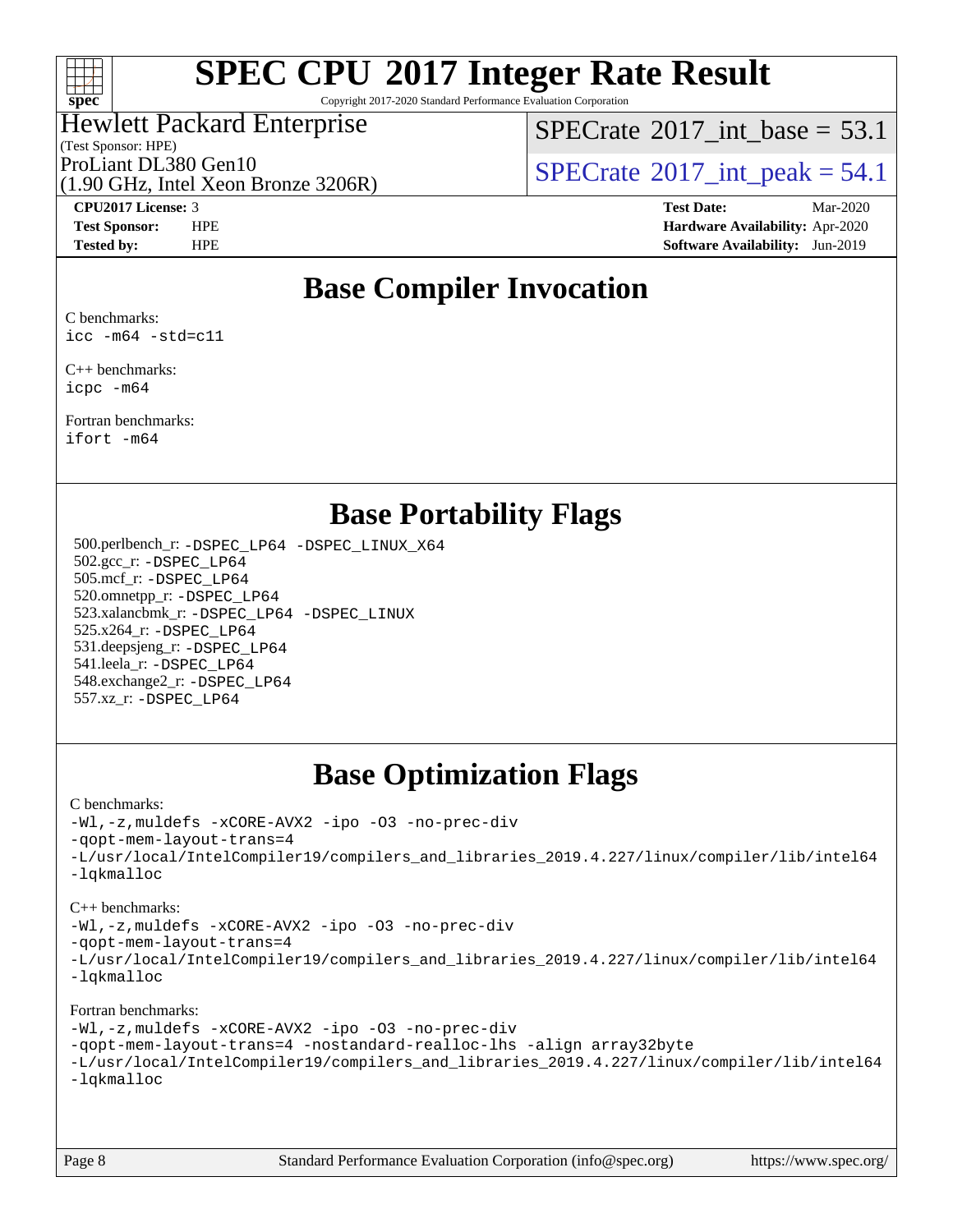#### $+\ +$ **[spec](http://www.spec.org/)**

# **[SPEC CPU](http://www.spec.org/auto/cpu2017/Docs/result-fields.html#SPECCPU2017IntegerRateResult)[2017 Integer Rate Result](http://www.spec.org/auto/cpu2017/Docs/result-fields.html#SPECCPU2017IntegerRateResult)**

Copyright 2017-2020 Standard Performance Evaluation Corporation

#### Hewlett Packard Enterprise

(1.90 GHz, Intel Xeon Bronze 3206R)

(Test Sponsor: HPE)

[SPECrate](http://www.spec.org/auto/cpu2017/Docs/result-fields.html#SPECrate2017intbase)®2017 int\_base =  $53.1$ 

ProLiant DL380 Gen10<br>(1.00 GHz, Intel Year Proper 3206B) [SPECrate](http://www.spec.org/auto/cpu2017/Docs/result-fields.html#SPECrate2017intpeak)® 2017 int\_peak = 54.1

**[CPU2017 License:](http://www.spec.org/auto/cpu2017/Docs/result-fields.html#CPU2017License)** 3 **[Test Date:](http://www.spec.org/auto/cpu2017/Docs/result-fields.html#TestDate)** Mar-2020 **[Test Sponsor:](http://www.spec.org/auto/cpu2017/Docs/result-fields.html#TestSponsor)** HPE **[Hardware Availability:](http://www.spec.org/auto/cpu2017/Docs/result-fields.html#HardwareAvailability)** Apr-2020 **[Tested by:](http://www.spec.org/auto/cpu2017/Docs/result-fields.html#Testedby)** HPE **[Software Availability:](http://www.spec.org/auto/cpu2017/Docs/result-fields.html#SoftwareAvailability)** Jun-2019

### **[Peak Compiler Invocation](http://www.spec.org/auto/cpu2017/Docs/result-fields.html#PeakCompilerInvocation)**

[C benchmarks \(except as noted below\):](http://www.spec.org/auto/cpu2017/Docs/result-fields.html#Cbenchmarksexceptasnotedbelow) [icc -m64 -std=c11](http://www.spec.org/cpu2017/results/res2020q2/cpu2017-20200330-21543.flags.html#user_CCpeak_intel_icc_64bit_c11_33ee0cdaae7deeeab2a9725423ba97205ce30f63b9926c2519791662299b76a0318f32ddfffdc46587804de3178b4f9328c46fa7c2b0cd779d7a61945c91cd35)

502.gcc\_r: [icc -m32 -std=c11 -L/usr/local/IntelCompiler19/compilers\\_and\\_libraries\\_2019.4.227/linux/compiler/lib/ia32\\_lin](http://www.spec.org/cpu2017/results/res2020q2/cpu2017-20200330-21543.flags.html#user_peakCCLD502_gcc_r_intel_icc_38a193a897536fa645efb1dc6ac2bea2bddbbe56f130e144a606d1b2649003f27c79f8814020c1f9355cbbf0d7ab0d194a7a979ee1e2a95641bbb8cf571aac7b)

[C++ benchmarks \(except as noted below\):](http://www.spec.org/auto/cpu2017/Docs/result-fields.html#CXXbenchmarksexceptasnotedbelow) [icpc -m64](http://www.spec.org/cpu2017/results/res2020q2/cpu2017-20200330-21543.flags.html#user_CXXpeak_intel_icpc_64bit_4ecb2543ae3f1412ef961e0650ca070fec7b7afdcd6ed48761b84423119d1bf6bdf5cad15b44d48e7256388bc77273b966e5eb805aefd121eb22e9299b2ec9d9)

523.xalancbmk\_r: [icpc -m32 -L/usr/local/IntelCompiler19/compilers\\_and\\_libraries\\_2019.4.227/linux/compiler/lib/ia32\\_lin](http://www.spec.org/cpu2017/results/res2020q2/cpu2017-20200330-21543.flags.html#user_peakCXXLD523_xalancbmk_r_intel_icpc_840f965b38320ad10acba6032d6ca4c816e722c432c250f3408feae347068ba449f694544a48cf12cd3bde3495e328e6747ab0f629c2925d3062e2ee144af951)

[Fortran benchmarks](http://www.spec.org/auto/cpu2017/Docs/result-fields.html#Fortranbenchmarks): [ifort -m64](http://www.spec.org/cpu2017/results/res2020q2/cpu2017-20200330-21543.flags.html#user_FCpeak_intel_ifort_64bit_24f2bb282fbaeffd6157abe4f878425411749daecae9a33200eee2bee2fe76f3b89351d69a8130dd5949958ce389cf37ff59a95e7a40d588e8d3a57e0c3fd751)

# **[Peak Portability Flags](http://www.spec.org/auto/cpu2017/Docs/result-fields.html#PeakPortabilityFlags)**

 500.perlbench\_r: [-DSPEC\\_LP64](http://www.spec.org/cpu2017/results/res2020q2/cpu2017-20200330-21543.flags.html#b500.perlbench_r_peakPORTABILITY_DSPEC_LP64) [-DSPEC\\_LINUX\\_X64](http://www.spec.org/cpu2017/results/res2020q2/cpu2017-20200330-21543.flags.html#b500.perlbench_r_peakCPORTABILITY_DSPEC_LINUX_X64) 502.gcc\_r: [-D\\_FILE\\_OFFSET\\_BITS=64](http://www.spec.org/cpu2017/results/res2020q2/cpu2017-20200330-21543.flags.html#user_peakPORTABILITY502_gcc_r_file_offset_bits_64_5ae949a99b284ddf4e95728d47cb0843d81b2eb0e18bdfe74bbf0f61d0b064f4bda2f10ea5eb90e1dcab0e84dbc592acfc5018bc955c18609f94ddb8d550002c) 505.mcf\_r: [-DSPEC\\_LP64](http://www.spec.org/cpu2017/results/res2020q2/cpu2017-20200330-21543.flags.html#suite_peakPORTABILITY505_mcf_r_DSPEC_LP64) 520.omnetpp\_r: [-DSPEC\\_LP64](http://www.spec.org/cpu2017/results/res2020q2/cpu2017-20200330-21543.flags.html#suite_peakPORTABILITY520_omnetpp_r_DSPEC_LP64) 523.xalancbmk\_r: [-D\\_FILE\\_OFFSET\\_BITS=64](http://www.spec.org/cpu2017/results/res2020q2/cpu2017-20200330-21543.flags.html#user_peakPORTABILITY523_xalancbmk_r_file_offset_bits_64_5ae949a99b284ddf4e95728d47cb0843d81b2eb0e18bdfe74bbf0f61d0b064f4bda2f10ea5eb90e1dcab0e84dbc592acfc5018bc955c18609f94ddb8d550002c) [-DSPEC\\_LINUX](http://www.spec.org/cpu2017/results/res2020q2/cpu2017-20200330-21543.flags.html#b523.xalancbmk_r_peakCXXPORTABILITY_DSPEC_LINUX) 525.x264\_r: [-DSPEC\\_LP64](http://www.spec.org/cpu2017/results/res2020q2/cpu2017-20200330-21543.flags.html#suite_peakPORTABILITY525_x264_r_DSPEC_LP64) 531.deepsjeng\_r: [-DSPEC\\_LP64](http://www.spec.org/cpu2017/results/res2020q2/cpu2017-20200330-21543.flags.html#suite_peakPORTABILITY531_deepsjeng_r_DSPEC_LP64) 541.leela\_r: [-DSPEC\\_LP64](http://www.spec.org/cpu2017/results/res2020q2/cpu2017-20200330-21543.flags.html#suite_peakPORTABILITY541_leela_r_DSPEC_LP64) 548.exchange2\_r: [-DSPEC\\_LP64](http://www.spec.org/cpu2017/results/res2020q2/cpu2017-20200330-21543.flags.html#suite_peakPORTABILITY548_exchange2_r_DSPEC_LP64) 557.xz\_r: [-DSPEC\\_LP64](http://www.spec.org/cpu2017/results/res2020q2/cpu2017-20200330-21543.flags.html#suite_peakPORTABILITY557_xz_r_DSPEC_LP64)

## **[Peak Optimization Flags](http://www.spec.org/auto/cpu2017/Docs/result-fields.html#PeakOptimizationFlags)**

[C benchmarks](http://www.spec.org/auto/cpu2017/Docs/result-fields.html#Cbenchmarks):

 500.perlbench\_r: [-Wl,-z,muldefs](http://www.spec.org/cpu2017/results/res2020q2/cpu2017-20200330-21543.flags.html#user_peakEXTRA_LDFLAGS500_perlbench_r_link_force_multiple1_b4cbdb97b34bdee9ceefcfe54f4c8ea74255f0b02a4b23e853cdb0e18eb4525ac79b5a88067c842dd0ee6996c24547a27a4b99331201badda8798ef8a743f577) [-prof-gen](http://www.spec.org/cpu2017/results/res2020q2/cpu2017-20200330-21543.flags.html#user_peakPASS1_CFLAGSPASS1_LDFLAGS500_perlbench_r_prof_gen_5aa4926d6013ddb2a31985c654b3eb18169fc0c6952a63635c234f711e6e63dd76e94ad52365559451ec499a2cdb89e4dc58ba4c67ef54ca681ffbe1461d6b36)(pass 1) [-prof-use](http://www.spec.org/cpu2017/results/res2020q2/cpu2017-20200330-21543.flags.html#user_peakPASS2_CFLAGSPASS2_LDFLAGS500_perlbench_r_prof_use_1a21ceae95f36a2b53c25747139a6c16ca95bd9def2a207b4f0849963b97e94f5260e30a0c64f4bb623698870e679ca08317ef8150905d41bd88c6f78df73f19)(pass 2) [-ipo](http://www.spec.org/cpu2017/results/res2020q2/cpu2017-20200330-21543.flags.html#user_peakPASS1_COPTIMIZEPASS2_COPTIMIZE500_perlbench_r_f-ipo) [-xCORE-AVX2](http://www.spec.org/cpu2017/results/res2020q2/cpu2017-20200330-21543.flags.html#user_peakPASS2_COPTIMIZE500_perlbench_r_f-xCORE-AVX2) [-O3](http://www.spec.org/cpu2017/results/res2020q2/cpu2017-20200330-21543.flags.html#user_peakPASS1_COPTIMIZEPASS2_COPTIMIZE500_perlbench_r_f-O3) [-no-prec-div](http://www.spec.org/cpu2017/results/res2020q2/cpu2017-20200330-21543.flags.html#user_peakPASS1_COPTIMIZEPASS2_COPTIMIZE500_perlbench_r_f-no-prec-div) [-qopt-mem-layout-trans=4](http://www.spec.org/cpu2017/results/res2020q2/cpu2017-20200330-21543.flags.html#user_peakPASS1_COPTIMIZEPASS2_COPTIMIZE500_perlbench_r_f-qopt-mem-layout-trans_fa39e755916c150a61361b7846f310bcdf6f04e385ef281cadf3647acec3f0ae266d1a1d22d972a7087a248fd4e6ca390a3634700869573d231a252c784941a8) [-fno-strict-overflow](http://www.spec.org/cpu2017/results/res2020q2/cpu2017-20200330-21543.flags.html#user_peakEXTRA_OPTIMIZE500_perlbench_r_f-fno-strict-overflow) [-L/usr/local/IntelCompiler19/compilers\\_and\\_libraries\\_2019.4.227/linux/compiler/lib/intel64](http://www.spec.org/cpu2017/results/res2020q2/cpu2017-20200330-21543.flags.html#user_peakEXTRA_LIBS500_perlbench_r_qkmalloc_link_0ffe0cb02c68ef1b443a077c7888c10c67ca0d1dd7138472156f06a085bbad385f78d49618ad55dca9db3b1608e84afc2f69b4003b1d1ca498a9fc1462ccefda) [-lqkmalloc](http://www.spec.org/cpu2017/results/res2020q2/cpu2017-20200330-21543.flags.html#user_peakEXTRA_LIBS500_perlbench_r_qkmalloc_link_lib_79a818439969f771c6bc311cfd333c00fc099dad35c030f5aab9dda831713d2015205805422f83de8875488a2991c0a156aaa600e1f9138f8fc37004abc96dc5) 502.gcc\_r: [-Wl,-z,muldefs](http://www.spec.org/cpu2017/results/res2020q2/cpu2017-20200330-21543.flags.html#user_peakEXTRA_LDFLAGS502_gcc_r_link_force_multiple1_b4cbdb97b34bdee9ceefcfe54f4c8ea74255f0b02a4b23e853cdb0e18eb4525ac79b5a88067c842dd0ee6996c24547a27a4b99331201badda8798ef8a743f577) [-prof-gen](http://www.spec.org/cpu2017/results/res2020q2/cpu2017-20200330-21543.flags.html#user_peakPASS1_CFLAGSPASS1_LDFLAGS502_gcc_r_prof_gen_5aa4926d6013ddb2a31985c654b3eb18169fc0c6952a63635c234f711e6e63dd76e94ad52365559451ec499a2cdb89e4dc58ba4c67ef54ca681ffbe1461d6b36)(pass 1) [-prof-use](http://www.spec.org/cpu2017/results/res2020q2/cpu2017-20200330-21543.flags.html#user_peakPASS2_CFLAGSPASS2_LDFLAGS502_gcc_r_prof_use_1a21ceae95f36a2b53c25747139a6c16ca95bd9def2a207b4f0849963b97e94f5260e30a0c64f4bb623698870e679ca08317ef8150905d41bd88c6f78df73f19)(pass 2) [-ipo](http://www.spec.org/cpu2017/results/res2020q2/cpu2017-20200330-21543.flags.html#user_peakPASS1_COPTIMIZEPASS2_COPTIMIZE502_gcc_r_f-ipo) [-xCORE-AVX2](http://www.spec.org/cpu2017/results/res2020q2/cpu2017-20200330-21543.flags.html#user_peakPASS2_COPTIMIZE502_gcc_r_f-xCORE-AVX2) [-O3](http://www.spec.org/cpu2017/results/res2020q2/cpu2017-20200330-21543.flags.html#user_peakPASS1_COPTIMIZEPASS2_COPTIMIZE502_gcc_r_f-O3) [-no-prec-div](http://www.spec.org/cpu2017/results/res2020q2/cpu2017-20200330-21543.flags.html#user_peakPASS1_COPTIMIZEPASS2_COPTIMIZE502_gcc_r_f-no-prec-div) [-qopt-mem-layout-trans=4](http://www.spec.org/cpu2017/results/res2020q2/cpu2017-20200330-21543.flags.html#user_peakPASS1_COPTIMIZEPASS2_COPTIMIZE502_gcc_r_f-qopt-mem-layout-trans_fa39e755916c150a61361b7846f310bcdf6f04e385ef281cadf3647acec3f0ae266d1a1d22d972a7087a248fd4e6ca390a3634700869573d231a252c784941a8) [-L/usr/local/je5.0.1-32/lib](http://www.spec.org/cpu2017/results/res2020q2/cpu2017-20200330-21543.flags.html#user_peakEXTRA_LIBS502_gcc_r_jemalloc_link_path32_e29f22e8e6c17053bbc6a0971f5a9c01a601a06bb1a59df2084b77a2fe0a2995b64fd4256feaeea39eeba3aae142e96e2b2b0a28974019c0c0c88139a84f900a) [-ljemalloc](http://www.spec.org/cpu2017/results/res2020q2/cpu2017-20200330-21543.flags.html#user_peakEXTRA_LIBS502_gcc_r_jemalloc_link_lib_d1249b907c500fa1c0672f44f562e3d0f79738ae9e3c4a9c376d49f265a04b9c99b167ecedbf6711b3085be911c67ff61f150a17b3472be731631ba4d0471706) 505.mcf\_r: [-Wl,-z,muldefs](http://www.spec.org/cpu2017/results/res2020q2/cpu2017-20200330-21543.flags.html#user_peakEXTRA_LDFLAGS505_mcf_r_link_force_multiple1_b4cbdb97b34bdee9ceefcfe54f4c8ea74255f0b02a4b23e853cdb0e18eb4525ac79b5a88067c842dd0ee6996c24547a27a4b99331201badda8798ef8a743f577) [-xCORE-AVX2](http://www.spec.org/cpu2017/results/res2020q2/cpu2017-20200330-21543.flags.html#user_peakCOPTIMIZE505_mcf_r_f-xCORE-AVX2) [-ipo](http://www.spec.org/cpu2017/results/res2020q2/cpu2017-20200330-21543.flags.html#user_peakCOPTIMIZE505_mcf_r_f-ipo) [-O3](http://www.spec.org/cpu2017/results/res2020q2/cpu2017-20200330-21543.flags.html#user_peakCOPTIMIZE505_mcf_r_f-O3) [-no-prec-div](http://www.spec.org/cpu2017/results/res2020q2/cpu2017-20200330-21543.flags.html#user_peakCOPTIMIZE505_mcf_r_f-no-prec-div) [-qopt-mem-layout-trans=4](http://www.spec.org/cpu2017/results/res2020q2/cpu2017-20200330-21543.flags.html#user_peakCOPTIMIZE505_mcf_r_f-qopt-mem-layout-trans_fa39e755916c150a61361b7846f310bcdf6f04e385ef281cadf3647acec3f0ae266d1a1d22d972a7087a248fd4e6ca390a3634700869573d231a252c784941a8)

**(Continued on next page)**

| Page 9 | Standard Performance Evaluation Corporation (info@spec.org) | https://www.spec.org/ |
|--------|-------------------------------------------------------------|-----------------------|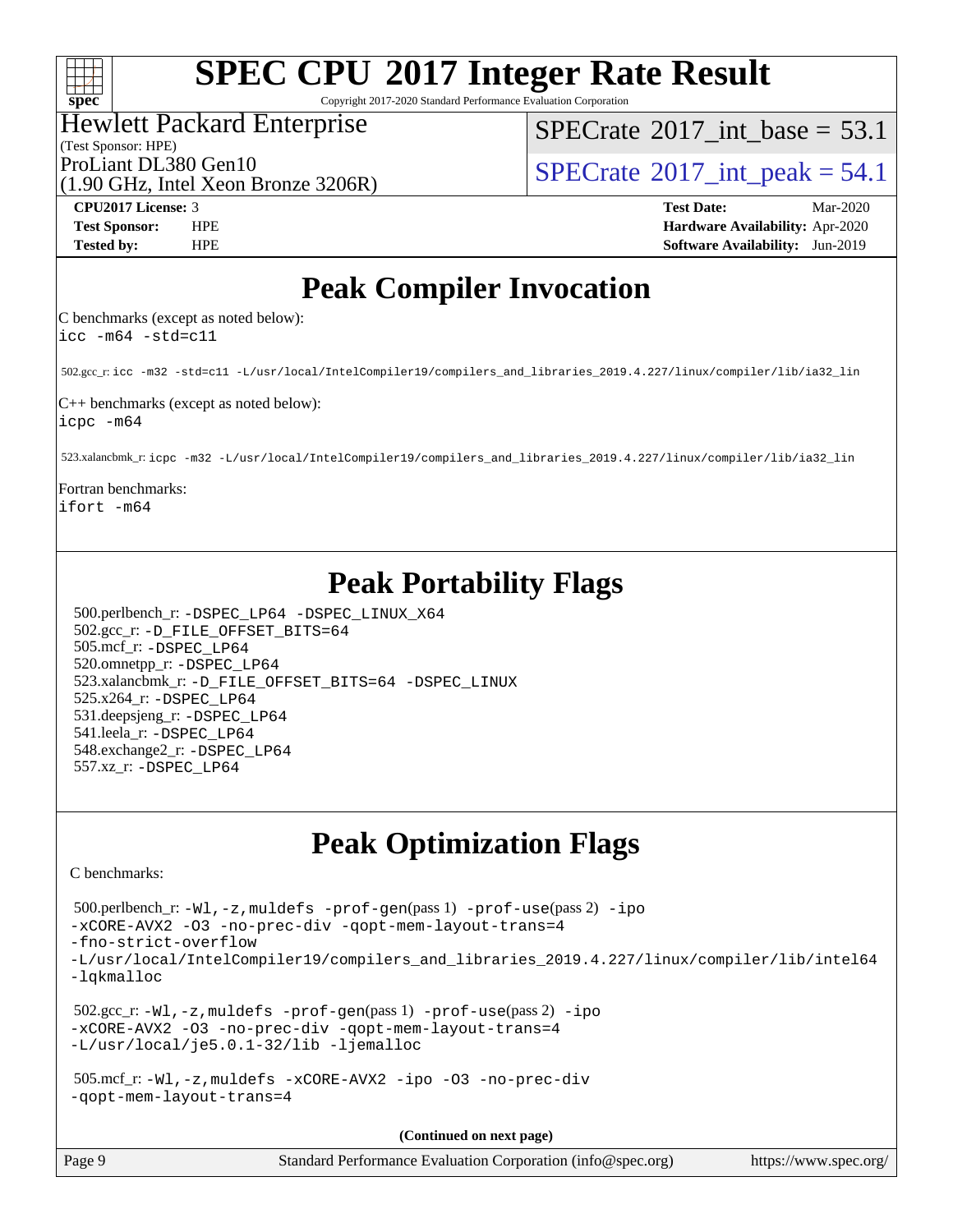

Copyright 2017-2020 Standard Performance Evaluation Corporation

Hewlett Packard Enterprise

(Test Sponsor: HPE)

[SPECrate](http://www.spec.org/auto/cpu2017/Docs/result-fields.html#SPECrate2017intbase)®2017 int\_base =  $53.1$ 

(1.90 GHz, Intel Xeon Bronze 3206R)

ProLiant DL380 Gen10<br>  $\langle 1.90 \text{ GHz. Intel Yes} \rangle$  [SPECrate](http://www.spec.org/auto/cpu2017/Docs/result-fields.html#SPECrate2017intpeak)® 2017 int\_peak = 54.1

**[CPU2017 License:](http://www.spec.org/auto/cpu2017/Docs/result-fields.html#CPU2017License)** 3 **[Test Date:](http://www.spec.org/auto/cpu2017/Docs/result-fields.html#TestDate)** Mar-2020 **[Test Sponsor:](http://www.spec.org/auto/cpu2017/Docs/result-fields.html#TestSponsor)** HPE **[Hardware Availability:](http://www.spec.org/auto/cpu2017/Docs/result-fields.html#HardwareAvailability)** Apr-2020 **[Tested by:](http://www.spec.org/auto/cpu2017/Docs/result-fields.html#Testedby)** HPE **[Software Availability:](http://www.spec.org/auto/cpu2017/Docs/result-fields.html#SoftwareAvailability)** Jun-2019

# **[Peak Optimization Flags \(Continued\)](http://www.spec.org/auto/cpu2017/Docs/result-fields.html#PeakOptimizationFlags)**

505.mcf\_r (continued):

[-L/usr/local/IntelCompiler19/compilers\\_and\\_libraries\\_2019.4.227/linux/compiler/lib/intel64](http://www.spec.org/cpu2017/results/res2020q2/cpu2017-20200330-21543.flags.html#user_peakEXTRA_LIBS505_mcf_r_qkmalloc_link_0ffe0cb02c68ef1b443a077c7888c10c67ca0d1dd7138472156f06a085bbad385f78d49618ad55dca9db3b1608e84afc2f69b4003b1d1ca498a9fc1462ccefda) [-lqkmalloc](http://www.spec.org/cpu2017/results/res2020q2/cpu2017-20200330-21543.flags.html#user_peakEXTRA_LIBS505_mcf_r_qkmalloc_link_lib_79a818439969f771c6bc311cfd333c00fc099dad35c030f5aab9dda831713d2015205805422f83de8875488a2991c0a156aaa600e1f9138f8fc37004abc96dc5) 525.x264\_r: [-Wl,-z,muldefs](http://www.spec.org/cpu2017/results/res2020q2/cpu2017-20200330-21543.flags.html#user_peakEXTRA_LDFLAGS525_x264_r_link_force_multiple1_b4cbdb97b34bdee9ceefcfe54f4c8ea74255f0b02a4b23e853cdb0e18eb4525ac79b5a88067c842dd0ee6996c24547a27a4b99331201badda8798ef8a743f577) [-xCORE-AVX2](http://www.spec.org/cpu2017/results/res2020q2/cpu2017-20200330-21543.flags.html#user_peakCOPTIMIZE525_x264_r_f-xCORE-AVX2) [-ipo](http://www.spec.org/cpu2017/results/res2020q2/cpu2017-20200330-21543.flags.html#user_peakCOPTIMIZE525_x264_r_f-ipo) [-O3](http://www.spec.org/cpu2017/results/res2020q2/cpu2017-20200330-21543.flags.html#user_peakCOPTIMIZE525_x264_r_f-O3) [-no-prec-div](http://www.spec.org/cpu2017/results/res2020q2/cpu2017-20200330-21543.flags.html#user_peakCOPTIMIZE525_x264_r_f-no-prec-div) [-qopt-mem-layout-trans=4](http://www.spec.org/cpu2017/results/res2020q2/cpu2017-20200330-21543.flags.html#user_peakCOPTIMIZE525_x264_r_f-qopt-mem-layout-trans_fa39e755916c150a61361b7846f310bcdf6f04e385ef281cadf3647acec3f0ae266d1a1d22d972a7087a248fd4e6ca390a3634700869573d231a252c784941a8) [-fno-alias](http://www.spec.org/cpu2017/results/res2020q2/cpu2017-20200330-21543.flags.html#user_peakEXTRA_OPTIMIZE525_x264_r_f-no-alias_77dbac10d91cbfe898fbf4a29d1b29b694089caa623bdd1baccc9957d4edbe8d106c0b357e2748a65b44fc9e83d78098bb898077f3fe92f9faf24f7bd4a07ed7) [-L/usr/local/IntelCompiler19/compilers\\_and\\_libraries\\_2019.4.227/linux/compiler/lib/intel64](http://www.spec.org/cpu2017/results/res2020q2/cpu2017-20200330-21543.flags.html#user_peakEXTRA_LIBS525_x264_r_qkmalloc_link_0ffe0cb02c68ef1b443a077c7888c10c67ca0d1dd7138472156f06a085bbad385f78d49618ad55dca9db3b1608e84afc2f69b4003b1d1ca498a9fc1462ccefda) [-lqkmalloc](http://www.spec.org/cpu2017/results/res2020q2/cpu2017-20200330-21543.flags.html#user_peakEXTRA_LIBS525_x264_r_qkmalloc_link_lib_79a818439969f771c6bc311cfd333c00fc099dad35c030f5aab9dda831713d2015205805422f83de8875488a2991c0a156aaa600e1f9138f8fc37004abc96dc5) 557.xz\_r: Same as 505.mcf\_r [C++ benchmarks:](http://www.spec.org/auto/cpu2017/Docs/result-fields.html#CXXbenchmarks) 520.omnetpp\_r: [-Wl,-z,muldefs](http://www.spec.org/cpu2017/results/res2020q2/cpu2017-20200330-21543.flags.html#user_peakEXTRA_LDFLAGS520_omnetpp_r_link_force_multiple1_b4cbdb97b34bdee9ceefcfe54f4c8ea74255f0b02a4b23e853cdb0e18eb4525ac79b5a88067c842dd0ee6996c24547a27a4b99331201badda8798ef8a743f577) [-xCORE-AVX2](http://www.spec.org/cpu2017/results/res2020q2/cpu2017-20200330-21543.flags.html#user_peakCXXOPTIMIZE520_omnetpp_r_f-xCORE-AVX2) [-ipo](http://www.spec.org/cpu2017/results/res2020q2/cpu2017-20200330-21543.flags.html#user_peakCXXOPTIMIZE520_omnetpp_r_f-ipo) [-O3](http://www.spec.org/cpu2017/results/res2020q2/cpu2017-20200330-21543.flags.html#user_peakCXXOPTIMIZE520_omnetpp_r_f-O3) [-no-prec-div](http://www.spec.org/cpu2017/results/res2020q2/cpu2017-20200330-21543.flags.html#user_peakCXXOPTIMIZE520_omnetpp_r_f-no-prec-div) [-qopt-mem-layout-trans=4](http://www.spec.org/cpu2017/results/res2020q2/cpu2017-20200330-21543.flags.html#user_peakCXXOPTIMIZE520_omnetpp_r_f-qopt-mem-layout-trans_fa39e755916c150a61361b7846f310bcdf6f04e385ef281cadf3647acec3f0ae266d1a1d22d972a7087a248fd4e6ca390a3634700869573d231a252c784941a8) [-L/usr/local/IntelCompiler19/compilers\\_and\\_libraries\\_2019.4.227/linux/compiler/lib/intel64](http://www.spec.org/cpu2017/results/res2020q2/cpu2017-20200330-21543.flags.html#user_peakEXTRA_LIBS520_omnetpp_r_qkmalloc_link_0ffe0cb02c68ef1b443a077c7888c10c67ca0d1dd7138472156f06a085bbad385f78d49618ad55dca9db3b1608e84afc2f69b4003b1d1ca498a9fc1462ccefda) [-lqkmalloc](http://www.spec.org/cpu2017/results/res2020q2/cpu2017-20200330-21543.flags.html#user_peakEXTRA_LIBS520_omnetpp_r_qkmalloc_link_lib_79a818439969f771c6bc311cfd333c00fc099dad35c030f5aab9dda831713d2015205805422f83de8875488a2991c0a156aaa600e1f9138f8fc37004abc96dc5) 523.xalancbmk\_r:  $-W1$ ,  $-z$ , muldefs  $-prof-qen(pass 1)$   $-prof-use(pass 2) -ipo$  $-prof-use(pass 2) -ipo$  $-prof-use(pass 2) -ipo$ [-xCORE-AVX2](http://www.spec.org/cpu2017/results/res2020q2/cpu2017-20200330-21543.flags.html#user_peakPASS2_CXXOPTIMIZE523_xalancbmk_r_f-xCORE-AVX2) [-O3](http://www.spec.org/cpu2017/results/res2020q2/cpu2017-20200330-21543.flags.html#user_peakPASS1_CXXOPTIMIZEPASS2_CXXOPTIMIZE523_xalancbmk_r_f-O3) [-no-prec-div](http://www.spec.org/cpu2017/results/res2020q2/cpu2017-20200330-21543.flags.html#user_peakPASS1_CXXOPTIMIZEPASS2_CXXOPTIMIZE523_xalancbmk_r_f-no-prec-div) [-qopt-mem-layout-trans=4](http://www.spec.org/cpu2017/results/res2020q2/cpu2017-20200330-21543.flags.html#user_peakPASS1_CXXOPTIMIZEPASS2_CXXOPTIMIZE523_xalancbmk_r_f-qopt-mem-layout-trans_fa39e755916c150a61361b7846f310bcdf6f04e385ef281cadf3647acec3f0ae266d1a1d22d972a7087a248fd4e6ca390a3634700869573d231a252c784941a8) [-L/usr/local/je5.0.1-32/lib](http://www.spec.org/cpu2017/results/res2020q2/cpu2017-20200330-21543.flags.html#user_peakEXTRA_LIBS523_xalancbmk_r_jemalloc_link_path32_e29f22e8e6c17053bbc6a0971f5a9c01a601a06bb1a59df2084b77a2fe0a2995b64fd4256feaeea39eeba3aae142e96e2b2b0a28974019c0c0c88139a84f900a) [-ljemalloc](http://www.spec.org/cpu2017/results/res2020q2/cpu2017-20200330-21543.flags.html#user_peakEXTRA_LIBS523_xalancbmk_r_jemalloc_link_lib_d1249b907c500fa1c0672f44f562e3d0f79738ae9e3c4a9c376d49f265a04b9c99b167ecedbf6711b3085be911c67ff61f150a17b3472be731631ba4d0471706) 531.deepsjeng\_r: Same as 520.omnetpp\_r 541.leela\_r: Same as 520.omnetpp\_r [Fortran benchmarks:](http://www.spec.org/auto/cpu2017/Docs/result-fields.html#Fortranbenchmarks) [-Wl,-z,muldefs](http://www.spec.org/cpu2017/results/res2020q2/cpu2017-20200330-21543.flags.html#user_FCpeak_link_force_multiple1_b4cbdb97b34bdee9ceefcfe54f4c8ea74255f0b02a4b23e853cdb0e18eb4525ac79b5a88067c842dd0ee6996c24547a27a4b99331201badda8798ef8a743f577) [-xCORE-AVX2](http://www.spec.org/cpu2017/results/res2020q2/cpu2017-20200330-21543.flags.html#user_FCpeak_f-xCORE-AVX2) [-ipo](http://www.spec.org/cpu2017/results/res2020q2/cpu2017-20200330-21543.flags.html#user_FCpeak_f-ipo) [-O3](http://www.spec.org/cpu2017/results/res2020q2/cpu2017-20200330-21543.flags.html#user_FCpeak_f-O3) [-no-prec-div](http://www.spec.org/cpu2017/results/res2020q2/cpu2017-20200330-21543.flags.html#user_FCpeak_f-no-prec-div) [-qopt-mem-layout-trans=4](http://www.spec.org/cpu2017/results/res2020q2/cpu2017-20200330-21543.flags.html#user_FCpeak_f-qopt-mem-layout-trans_fa39e755916c150a61361b7846f310bcdf6f04e385ef281cadf3647acec3f0ae266d1a1d22d972a7087a248fd4e6ca390a3634700869573d231a252c784941a8) [-nostandard-realloc-lhs](http://www.spec.org/cpu2017/results/res2020q2/cpu2017-20200330-21543.flags.html#user_FCpeak_f_2003_std_realloc_82b4557e90729c0f113870c07e44d33d6f5a304b4f63d4c15d2d0f1fab99f5daaed73bdb9275d9ae411527f28b936061aa8b9c8f2d63842963b95c9dd6426b8a) [-align array32byte](http://www.spec.org/cpu2017/results/res2020q2/cpu2017-20200330-21543.flags.html#user_FCpeak_align_array32byte_b982fe038af199962ba9a80c053b8342c548c85b40b8e86eb3cc33dee0d7986a4af373ac2d51c3f7cf710a18d62fdce2948f201cd044323541f22fc0fffc51b6) [-L/usr/local/IntelCompiler19/compilers\\_and\\_libraries\\_2019.4.227/linux/compiler/lib/intel64](http://www.spec.org/cpu2017/results/res2020q2/cpu2017-20200330-21543.flags.html#user_FCpeak_qkmalloc_link_0ffe0cb02c68ef1b443a077c7888c10c67ca0d1dd7138472156f06a085bbad385f78d49618ad55dca9db3b1608e84afc2f69b4003b1d1ca498a9fc1462ccefda) [-lqkmalloc](http://www.spec.org/cpu2017/results/res2020q2/cpu2017-20200330-21543.flags.html#user_FCpeak_qkmalloc_link_lib_79a818439969f771c6bc311cfd333c00fc099dad35c030f5aab9dda831713d2015205805422f83de8875488a2991c0a156aaa600e1f9138f8fc37004abc96dc5) [The flags files that were used to format this result can be browsed at](tmsearch)

<http://www.spec.org/cpu2017/flags/HPE-Platform-Flags-Intel-V1.2-CLX-revB.html> <http://www.spec.org/cpu2017/flags/Intel-ic19.0u1-official-linux64.2019-07-09.html>

[You can also download the XML flags sources by saving the following links:](tmsearch) <http://www.spec.org/cpu2017/flags/HPE-Platform-Flags-Intel-V1.2-CLX-revB.xml> <http://www.spec.org/cpu2017/flags/Intel-ic19.0u1-official-linux64.2019-07-09.xml>